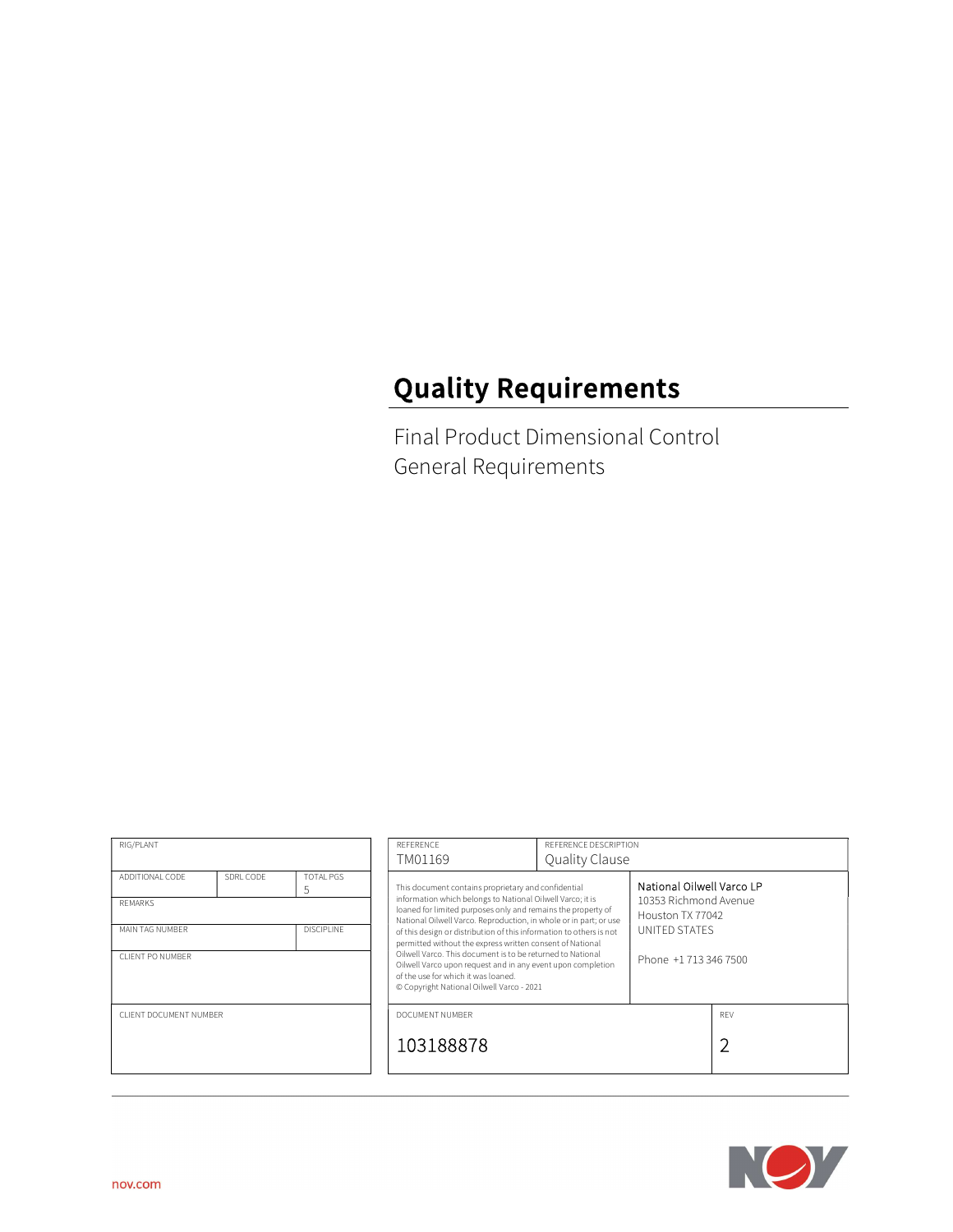| Document number | 103188878 |
|-----------------|-----------|
| Revision        |           |
| Page            | $2$ of 5  |

## REVISION HISTORY

| Rev            | <b>Date</b> | <b>Reason for issue</b> | Prepared    | <b>Checked</b> | Approved   |
|----------------|-------------|-------------------------|-------------|----------------|------------|
| 0              | 19-Feb-2020 | Approved for Use        | <b>KD</b>   | <b>HAH</b>     | LUMO       |
|                | 25-Oct-2021 | Approved for Use        | <b>LFLO</b> | <b>ROMK</b>    | <b>HAH</b> |
| $\mathfrak{D}$ | 09-Jun-2022 | Approved for Use        | <b>LFLO</b> | <b>ROMK</b>    | <b>HAH</b> |
|                |             |                         |             |                |            |
|                |             |                         |             |                |            |

#### Revision Change description

- 2 Revision to update system metadata. No content change
- 1 Updated section 1.3
- 0 Initial release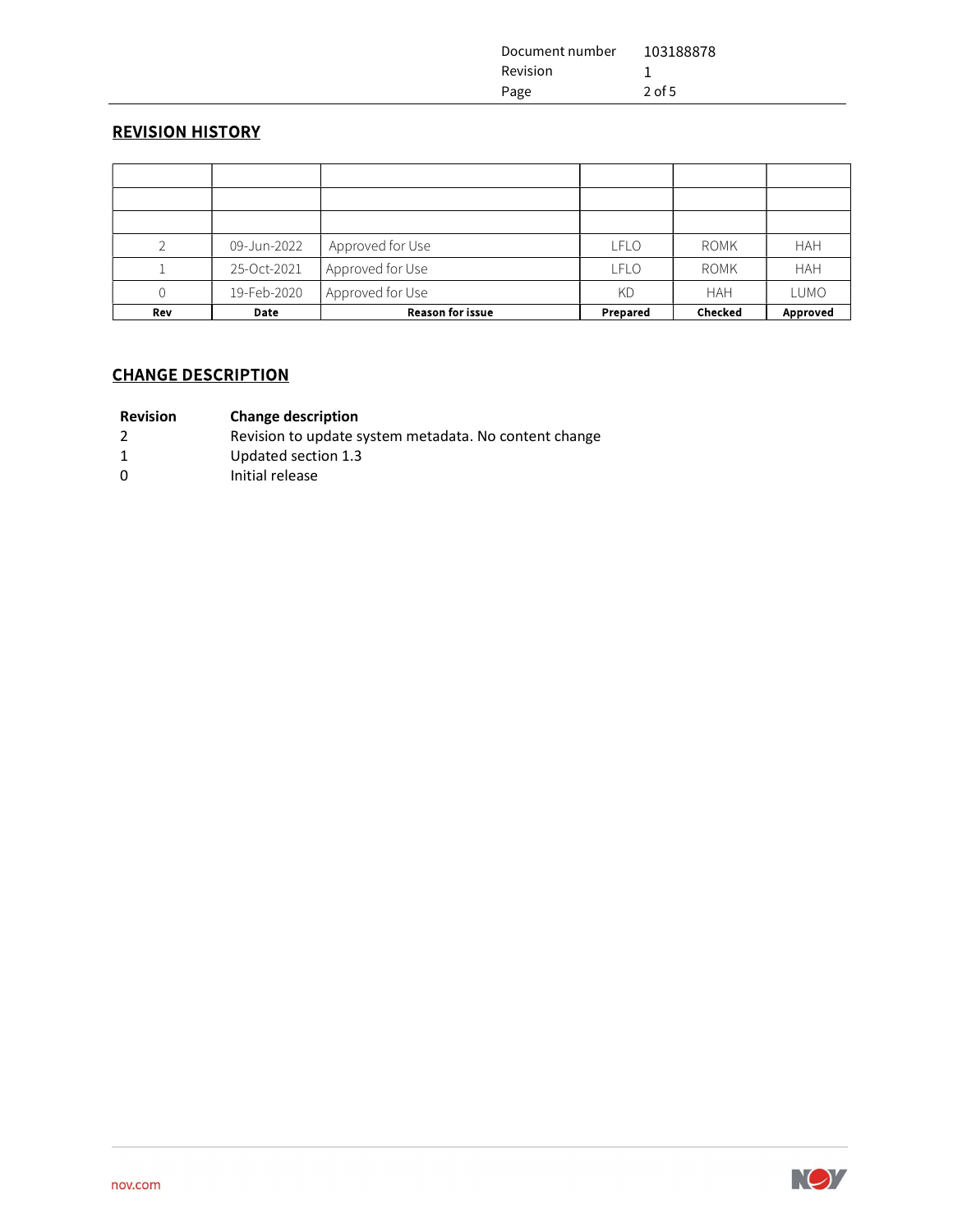| Document number<br>Revision<br>Page | 103188878<br>$3$ of 5 |
|-------------------------------------|-----------------------|
|                                     |                       |

# **TABLE OF CONTENTS**

L,

| $\mathbf{1}$   |                |  |
|----------------|----------------|--|
|                | 1.1            |  |
|                | 1.2            |  |
|                | 1 <sup>3</sup> |  |
| $\overline{2}$ |                |  |
|                | 2.1            |  |
|                |                |  |
|                | 2.3            |  |
|                |                |  |

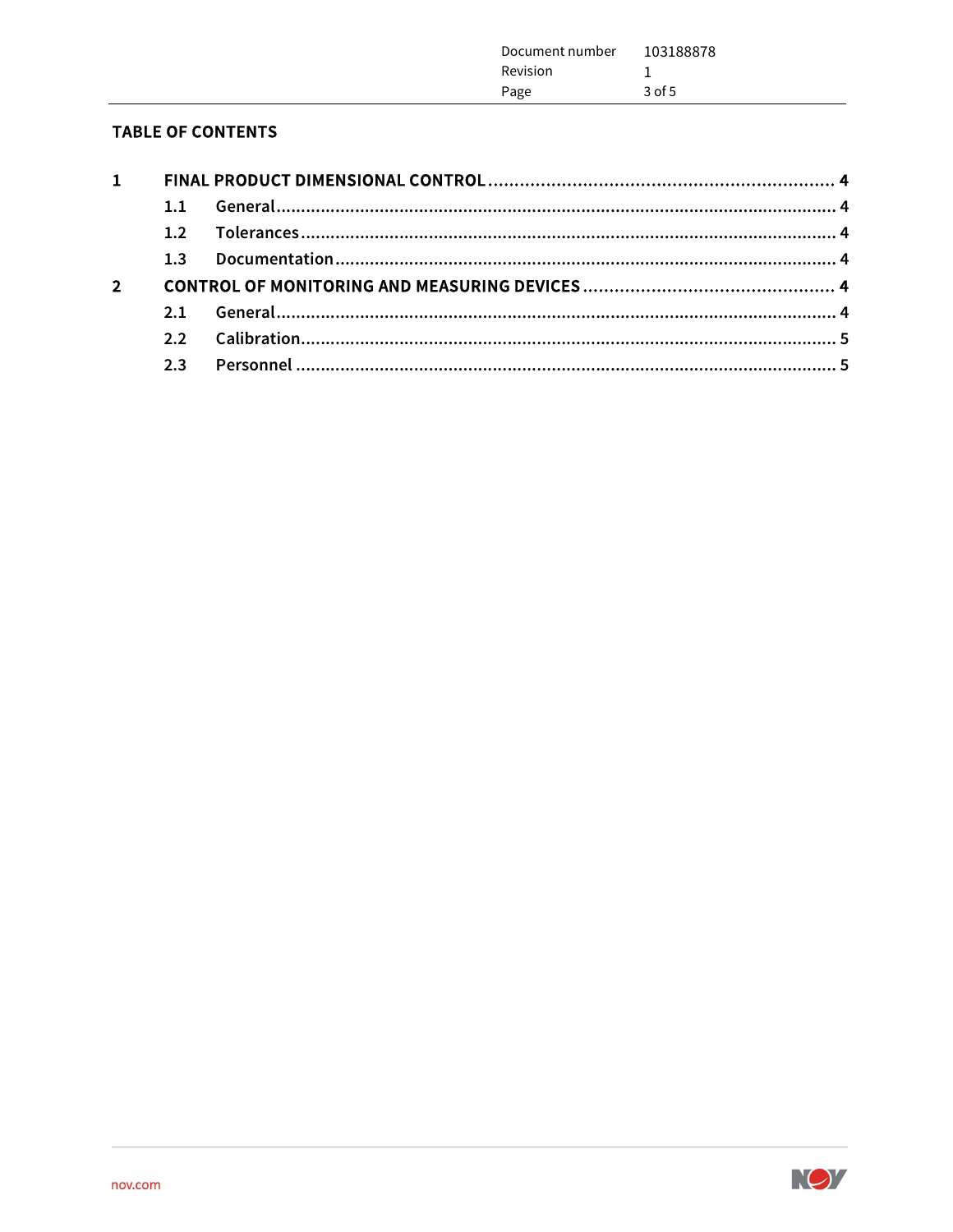| Document number | 103188878 |
|-----------------|-----------|
| Revision        | -         |
| Page            | $4$ of 5  |
|                 |           |

#### 1 FINAL PRODUCT DIMENSIONAL CONTROL

#### 1.1 General

The Supplier shall carry out dimensional control in accordance with tolerances specified in the drawings.

If no tolerances are specified in the engineering documentation, ISO 2768-m for machined products and EN ISO 13920 Class A and E for welded products shall apply.

#### 1.2 Tolerances

Tolerances for overall dimensions, special components, and interface points to equipment or to other structures will be specified on IFC drawings.

All dimensions with specified tolerance shall be verified, recorded, and reported and be a part of the final fabrication documentation.

All deviations or out of tolerances on the drawing shall be approved by a technical query or deviation/change request.

#### 1.3 Documentation

All dimensional control shall be recorded and documented according to recognized standards or practices for clarity and shall include the dimension and tolerance as specified, as well as actual values with indications of deviations.

The reporting may be in the Suppliers own format unless otherwise provided by NOV. Company reserves the right to comment and accept / reject the submitted dimensional control reports.

All measurements shown on drawings shall be measured and written in their respective place in the table. Copy of the drawing used shall be included in this document. Any comment shall be listed.

#### 2 CONTROL OF MONITORING AND MEASURING DEVICES

#### 2.1 General

The organization shall establish procedures for control for monitoring and measuring equipment to be carried out in a manner consistent with monitoring and measuring requirements.

When the equipment is provided from a source external to the organization, including third party, proprietary, employee- and customer-owned equipment, the organization shall verify that the equipment is suitable and provide evidence of conformity to the requirements of this section.

Measuring devices shall be selected based on the accuracy needed and suitable for the application. As example, a tape measure is not suitable to control final dimension of machined surfaces as well as very long distances.